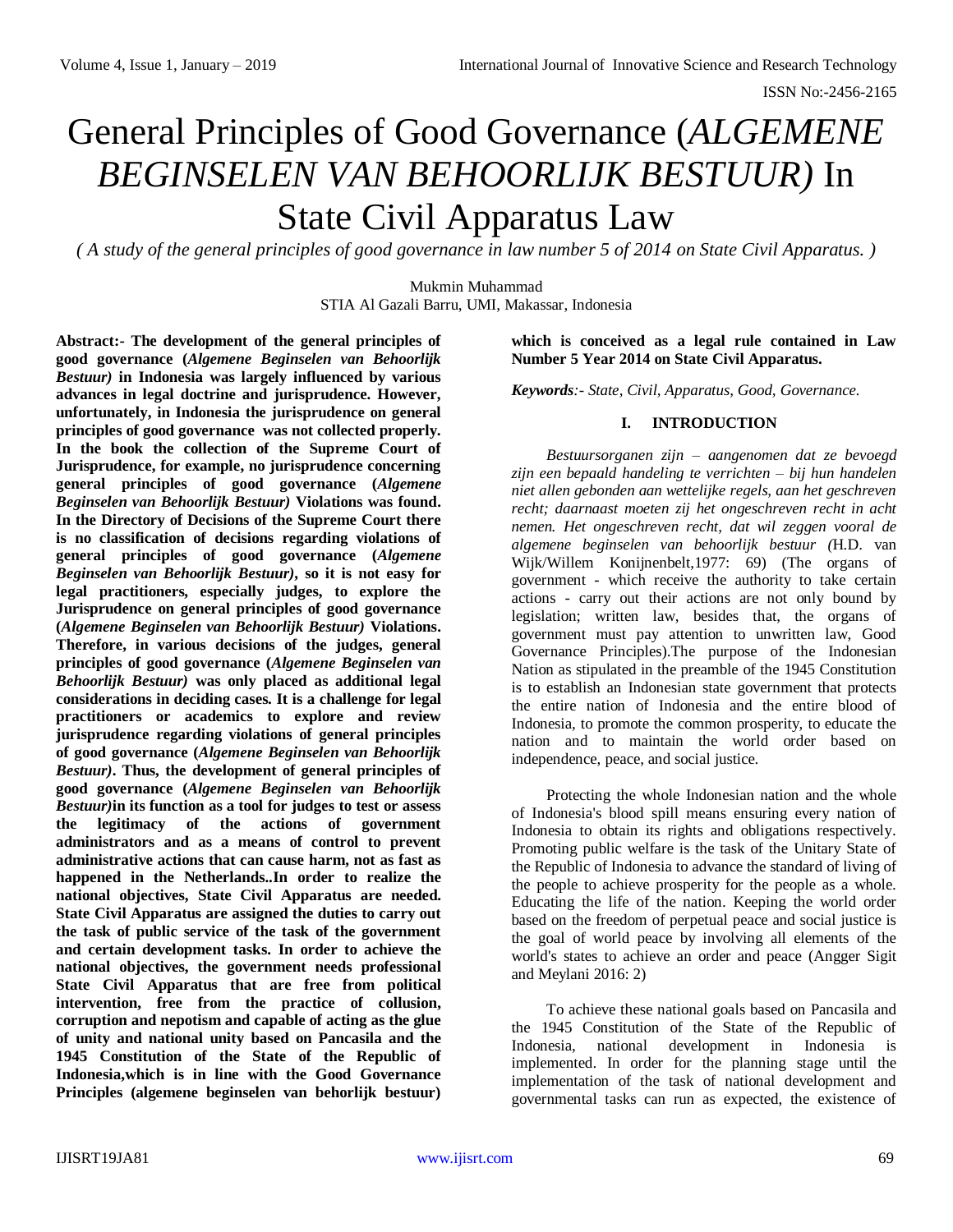ISSN No:-2456-2165

State Civil Apparatus as executor and control of government projects are needed.

The State of Indonesia is a welfare state that is an evolution from the country of the past which was just a night watchman. The consequence of the welfare state is that the state intervenes in all forms of community activity to ensure the implementation of the welfare of the community. In this case, the role of government is very broad in terms of interfering in community activities.

In order to achieve the national objectives as set forth in the fourth paragraph of the 1945 Constitution of the Republic of Indonesia (UUD 1945), it is necessary that the State Civil Apparatus to be professional, free from intervention, politics, clean of corrupt, collusive and nepotism practices, capable of organizing public services for the community and able to perform the role as a glue of unity and entity of the nation based on Pancasila and the 1945 Constitution. National objectives as stated in the preamble of the 1945 Constitution, to realize the national objectives required Employees of State Civil Apparatus who in duty to carry out public services, and specific development tasks. The task of public service is done by providing services of the goods, services and administrative services provided by civil servants of the state apparatus. The task of government is done for the implementation of general functions of government, including the empowerment of institutional, personnel and management. While for the implementation of certain development tasks, it is carried out through the development of the nation (cultural and political development) and through economic and social development directed to improve the welfare and prosperity of the whole community.

To be able to perform public service tasks of government tasks and specific development tasks, State Civil Apparatus Officers must have a good profession and management based on the merit system or the comparison between the qualifications, competence and performance required by the position with the qualifications, competencies and performance of the candidates in the recruitment of appointments, placements and promotions in the positions held openly and competitively in line with good governance.

#### **II. RESEARCH METHOD**

This research employed a normative juridical approach or library research with a statute approach, specifically using legislation as a starting point for an analysis of general principles of good governance (*algemene beginselen van behoorlijk bestuur)* in state civil apparatus law.To discuss the issues above, descriptive-analytic research was undertaken by describing and reporting in detail, systematically, and comprehensively everything related to state civil apparatus . The research design was implemented using the Normative Juridical approach, i.e. research referring to legal norms set out in the applicable laws and regulations as a normative basis.

### **III. DISCUSSION**

Government in the broader sense is charged with the maintenance of the peace and security of in a state therefore must have first, military power; second, the means of making laws; thirdly, financial, power or the ability to extract sufficient money from the comunity to defray the cost of defending the state and of enforcing the law it makes on the state behalf (CF.Strong,1960 : 6) .The shift of nachwachtersstaat (night watch country) conception to welfare state conception brought a shift in the role and activity of the government. In nachwachtersstaat conception, staatsonthouding principle applies, namely the state and government restrictions of social and economic life of society. The government is only a guardian of public order and security while in the welfare state concept, the government is given the obligation to realize besstuurszorg (public welfare), for which the government is given the authority to intervene (statsbemoeienis) in all fields of community life. This means that the government is required to act actively in the midst of the dynamics of community life.

Since the adoption of the welfare state concept, which places the government responsible to the general welfare of citizens and for the realization of this welfare, the government is empowered to intervene in all fields of community life, which in this intervention is not only based on legislation but in certain circumstances can act without relying on legislation but based on its own initiative through Freies Ermessen, it raises concerns among citizens. Due to Freies Ermessen, there is an opportunity for conflict of interest between the government and the people in the form of onrechmatig overheisdsdaad, detournement de fouvoir, and in the form of willekeur, which are forms of deviation from governmental actions which resulted in the deprivation of the rights of the citizens.

In the history of the emergence of Good Governance (Algemene Beginselen van Behoorlijk Bestuur) originated from a sense of fear of some people against freedom of action (Freies Ermessen) from the state administration in carrying out its duties to realize Welfare State, among authors of state administration law there are different translation of Algemene beginslen and behoorlijk. There are some who translate beginslen word with the basic foundations and principles while the word behoorlijk is translated with the best that is worthy and proper. With this translation, algemene beginselen Van behoorlijk bestuur becomes the principles or the basics or general principles of good governance. With reference to this word of origin of behoolijk, all of which indicate adjectives and meaning that it is an agreed, that is bestuur, so the translation of algemene beginslen van berhoolijk bestuur becomes general principles of good governance and is more appropriate in terms of language.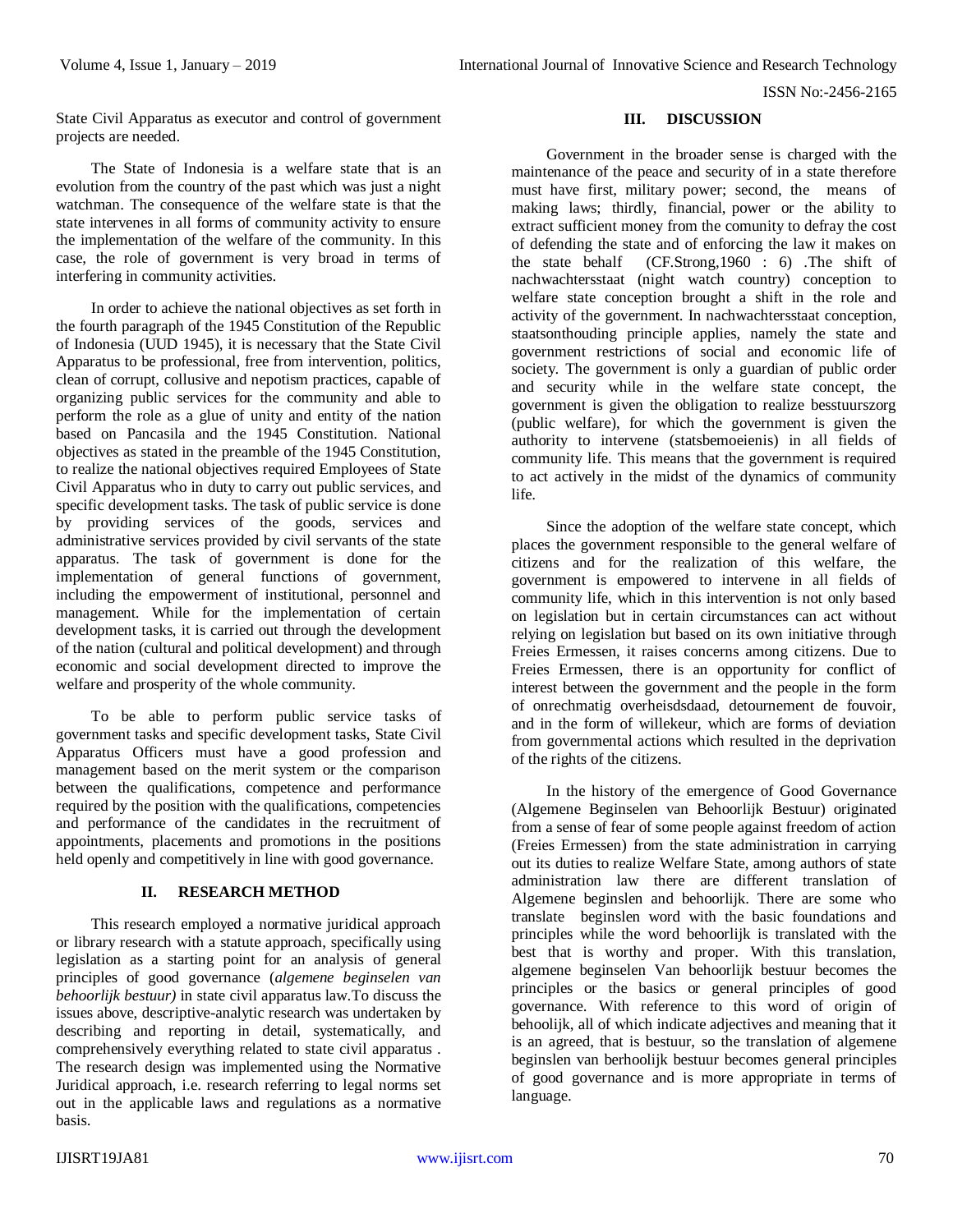| No.              | The principles                             | Explanation                                                                                                                                                                                                                                                                                              |  |  |
|------------------|--------------------------------------------|----------------------------------------------------------------------------------------------------------------------------------------------------------------------------------------------------------------------------------------------------------------------------------------------------------|--|--|
| 1.               | Principle of Legal Certainty               | Principle of Legal Certainty, namely the principle in a state of law that<br>prioritizes the basis of legislation, propriety and justice in every policy of the<br>state administrator                                                                                                                   |  |  |
| 2.               | Principle of Orderly organization of State | Principle of Orderly Organization of State, namely the principle that becomes<br>the basis of order, harmony and balance in the control of state administrators.                                                                                                                                         |  |  |
| 3.               | Principles of Public Interest              | Principles of Public Interest, namely principles that prioritize public welfare in<br>an aspirational, accommodative, and selective manner.                                                                                                                                                              |  |  |
| $\overline{4}$ . | Principle of Openness                      | Principle of Openness, namely the principle that opens itself to the right of the<br>community to obtain information that is true, honest and non-discriminatory<br>about the administration of the state while paying attention to the protection of<br>personal rights, groups and state secrets.      |  |  |
| 5.               | Principle of Proportionality               | Principles of Professionalism, principles that prioritize expertise based on a<br>code of ethics and the provisions of applicable laws and regulations.                                                                                                                                                  |  |  |
| 6.               | Principles of Professionalism              | Principles of Professionalism, principles that prioritize expertise based on a<br>code of ethics and the provisions of applicable laws and regulations.                                                                                                                                                  |  |  |
| 7.               | <b>Accountability Principle</b>            | Accountability Principle, which is the principle that determines that every<br>activity and the final outcome of the activities of state administrators must be<br>accountable to the public or the people as the highest holder of the state in<br>accordance with the prevailing laws and regulations. |  |  |

Table 1:- In Article 3 of Law number 28 of 1999, several general principles of state administration are stated

The principles listed in Law number. 28 of 1999 were originally intended for state administrators as a whole, different from the principles in the general principles of good governance which from the beginning were only aimed at the government in a narrow sense, in accordance with the term "Bestuur" in "Algemene beginselen van behoorlijk bestuur, not regering or overheid, which means government in a broad sense. Along with the passage of time, the principles in Law number. 28 of 1999 were recognized and applied in government administrators in the judicial process at PTUN, namely after the existence of Law number. 9 of 2004 concerning Amendments to Law number.5 of 1986 concerning Administrative Court. Based on Article 53 paragraph (2) point a is mentioned; "The administrative decisions of the State sued are contrary to the general principles of good governance which include legal certainty, orderly state administration, openness, proportionality, professionalism, and accountability, as referred to in Law number 28 of 1999 concerning the Implementation of a Clean Country and Free of Corruption, Collusion and Nepotism ". Besides that, in Law number 23 of 2014 concerning Regional Government, the general principles of good governance are used as a principle in the implementation of regional government, as stated in Article paragraph (1) which reads: "The administration of the government is guided by the general principles of the State administration consists of: the principle of public interest, an orderly principle of state administration, principle of interest, principle of proportionality, principle of professionalism, principle of accountability, principle of efficiency, principle of effectiveness ". Based on the formulation of this article it appears that there are two additional principles in it, namely: the principle of efficiency and the principle of effectiveness. It's just that these two additional principles have no explanation in the law, so that it is not known or not what it means.

What is meant by good general principles of good governance (algemene begiselen van behorlijk bestuur) is including legal certainty, orderly state administration, openness, proportionality, professionalism, and accountability. In the law number 5 of 2014 on the State civil apparatus there are several articles regulating the State Civil Apparatus such as professional, proportionality, clean of corruption, collusion and nepotism practices can carry out public service in Indonesia. The provision of article 2 of the Act number 5 of 2014 on the State Civil Apparatus formulates the principle of organizing the State Civil Apparatus as follows: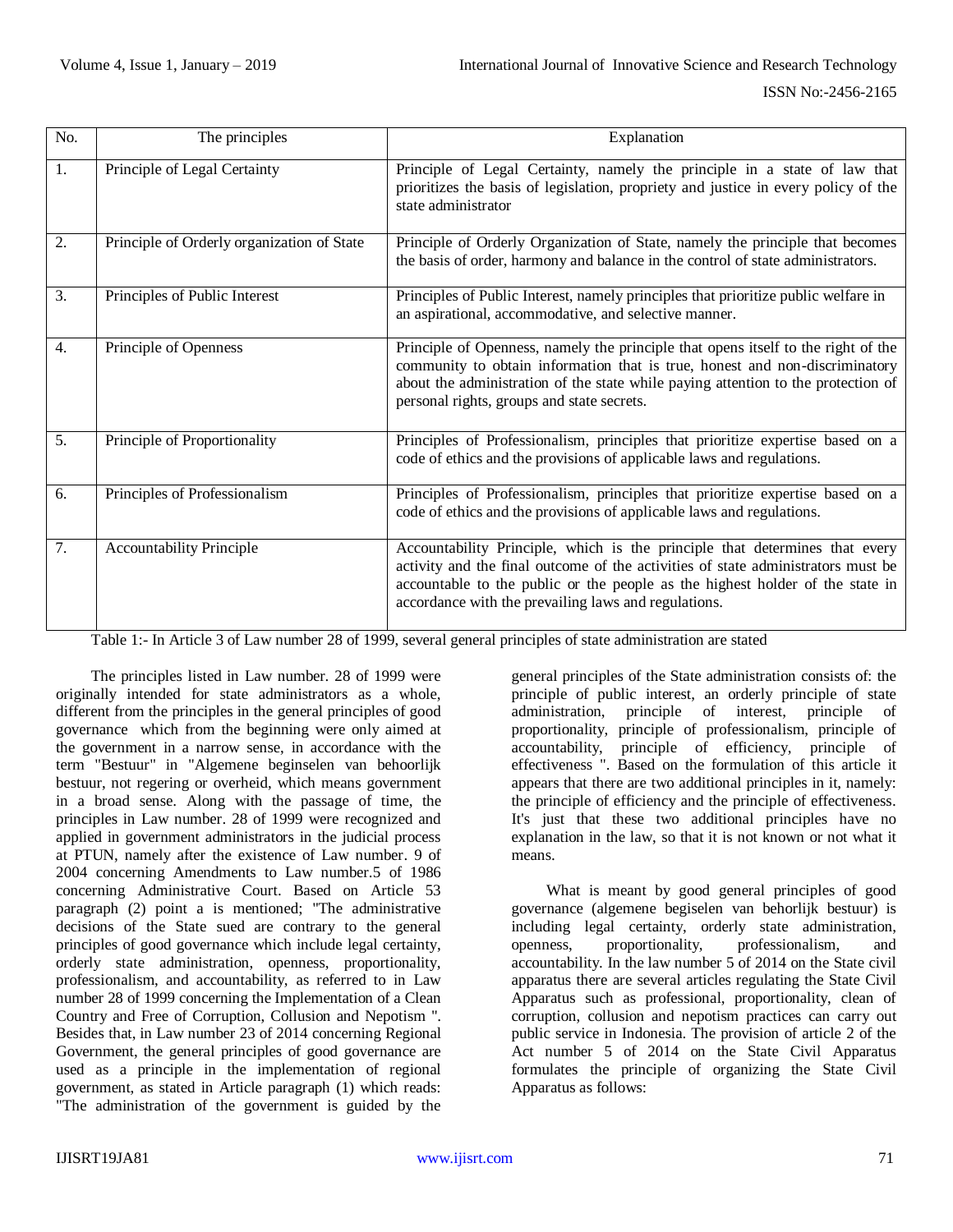ISSN No:-2456-2165

*Article 2*

| a. Legal certainty | h. Effective and efficient |
|--------------------|----------------------------|
| b. Professionalism | <i>i</i> . Openness        |
| c. Proportionality | j. Non-discrimination      |
| d. Integration     | k. Unity                   |
| e. Delegation      | 1. Justice and equality    |
| f. Neutrality      | m. Welfare                 |
| g. Accountability  |                            |

Table 2:- Implementation of policy and management of State Civil Apparatus based on the principle

In the explanation of Law number 5 of 2014 on State Civil Apparatus article 2 letter:

- a. The meaning of "principle of legal certainty" is that in every implementation of policy and management, State Civil Apparatus prioritizing the basis of legislation, propriety and justice.
- b. The meaning of "professional principle" is to prioritize the expertise based on the code of ethics and the provisions of laws and regulations.
- c. The meaning of "principle of proportionality" is to give priority to equilibrium between the rights and obligations of employees of the State Civil Apparatus.
- d. The meaning of "the principle integrity" is the management of State Civil Servant Officers based on a nationally integrated management system.
- e. The meaning of "delegation principle" is that some of the authority of State Civil State Administration can be delegated to the ministry, non-ministerial government institution, and local government.
- f. The meaning of "principle of neutrality" is that every State Civil Service Officer does not take sides from any form of influence and does not favor any interest.
- g. The meaning of "the principle of accountability" is that any activities and outcomes of the activities of the State Civil Service Officer must be accountable to the public in accordance with the provisions of legislation.
- h. The meaning of "effective and efficient principle" is that in carrying out the management of state civil apparatus in accordance with the target or objectives in a timely manner in accordance with the established plan.
- i. The meaning of "principle of transparency" is that in the management of State Civil Apparatus is open to the public.
- j. The meaning of "non-discriminative principle" is that in the management of civil state apparatus, KASN does not distinguish the treatment of gender, tribe, race religion, and class.
- k. The meaning of "justice and equality" is that the administration of the State Civil Apparatus must reflect a

sense of justice and equality in order to gain an opportunity for the function and role of the State Civil Apparatus employees.

- l. The meaning of "principle of unity and entity" is that civil servants as the glue of the Unitary State of the Republic of Indonesia.
- m. The meaning of "welfare principle" is that the implementation of the State Civil Apparatus is directed to realize the improvement of the quality of life of the Civil Servants of State Apparatus.

Articles 11 and 12 of Law No. 5 of 2014 on the State Civil Apparatus regulate the duties and roles of the State Civil Servants in public service professionally and freely from practice of Collusion, Corruption and Nepotism.

## *Article 11*

Civil Servants of State Apparatus are on duty to:

- a. Carry out public policies made by officers of personnel development in accordance with the provisions of legislation.
- b. Provide a professional and quality public service; and
- c. Strengthen the unity and entity of the unitary state of the Indonesian Republic.

# *Article 12*

The State Civil Servant officer serves as an executive planner and supervisor of the implementation of general governmental tasks and national development through the implementation of professional public policies and services free from political and clean intervention from politics, corruption, collusion and nepotism.

Whereas from the formulation of articles 11 and 12 of Law No. 5 of 2014 it is well known that a Good Governance will be born from a clean government free from practice of corruption, collusion and nepotism. How to make it happen is presumably back to the state's official and/or civilian apparatus which is in charge of the tasks and responsibilities for carrying out public services of government duties and development tasks.

Thus, it is necessary to build a professional State Civil Apparatus free from clean political intervention from the practice of corruption, collusion and nepotism and able to organize public services for the community and able to perform the role as an adhesive element of unity and national unity based on Pancasila and the 1945 Constitution of the Republic of Indonesia.

In fact, this general principle of good governance, although it is a principle but not all of it, is a general and abstract generalization, and in some cases emerges as a concrete legal rule or set forth in the articles of law and has certain sanctions (Ridwan HR 2016: 237)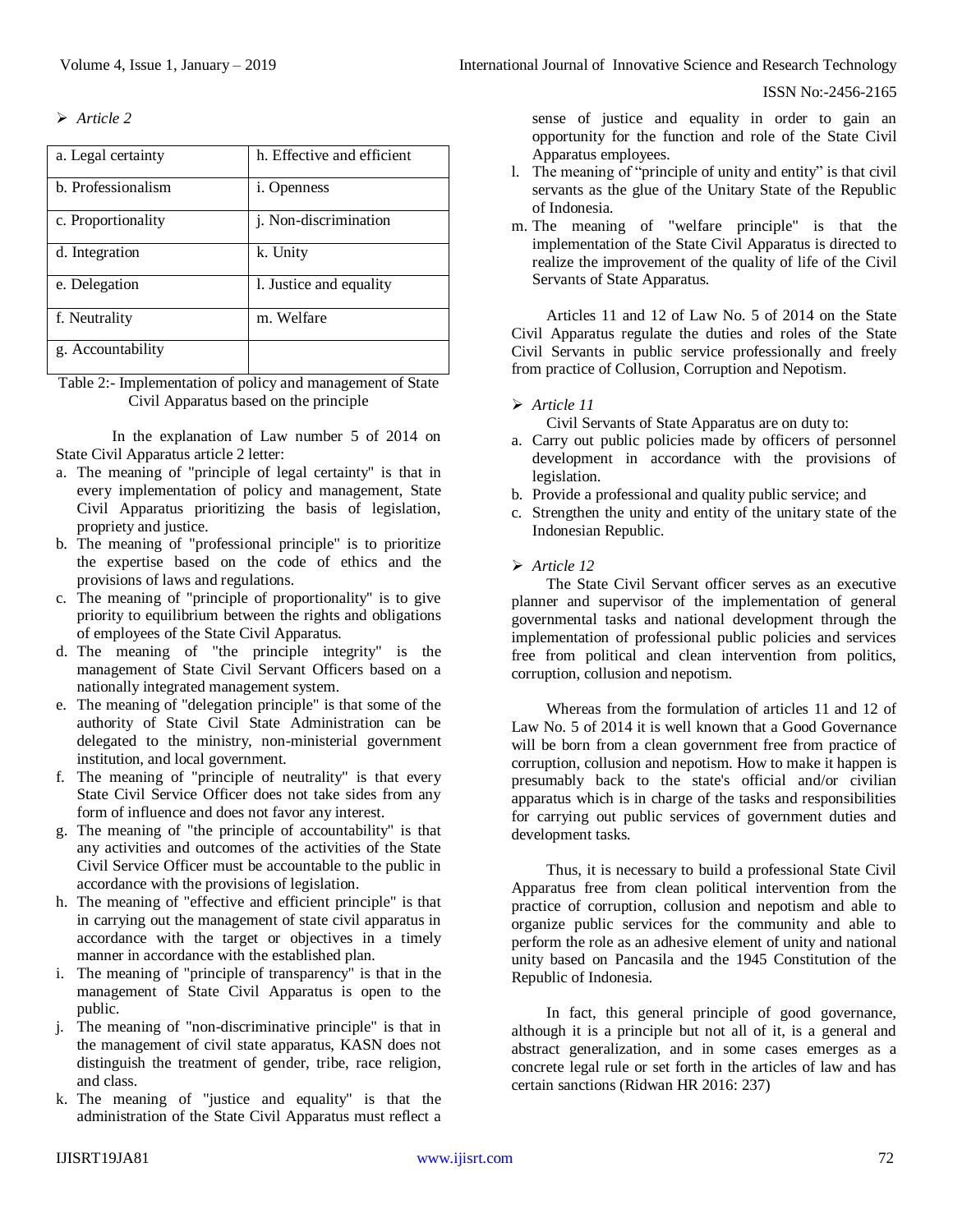| No. | General principles of good governance | Law number 28 of 1999 | Law number 23 of 2014 | Law number 5 of 2014 |
|-----|---------------------------------------|-----------------------|-----------------------|----------------------|
| Ī.  | Principle of Legal Certainty          |                       |                       |                      |
| 2.  | Principles of Public Interest         |                       |                       |                      |
| 3.  | <b>Accountability Principle</b>       |                       |                       |                      |
| 4.  | Principle of Proportionality          |                       |                       |                      |
| 5.  | Principle of Professionalism          |                       |                       |                      |
| 6.  | Principle of Efficiency               |                       |                       |                      |
| 7.  | Principle of Effectiveness            |                       |                       |                      |
| 8.  | Principle of Justice                  |                       |                       |                      |
| 9.  | <b>Integrity Principle</b>            |                       |                       |                      |
| 10. | Delegation Principle                  |                       |                       |                      |
| 11. | Principle of Neutrality               |                       |                       |                      |
| 12. | Principle of Unity                    |                       |                       |                      |
| 13  | <b>Welfare Principle</b>              |                       |                       |                      |

Table 3:- The scope of the general principle of good governance in legislation

The general principle of good governance according to Kuncoro purbopranoto (1975: 29) is as follows:

- a. The principle of legal certainty
- b. The principle of balance
- c. The principle of equality in making decisions
- d. The principle of acting carefully
- e. The principle of motivation for every decision
- f. The principle of does not mix authorities
- g. The principle of decent game
- h. The principle of justice and fairness
- i. The principles of trust and responding to reasonable rewards
- j. The Principle negates the consequences of a null decision
- k. The principle of protection of personal views and ways of life
- l. The principle of wisdom
- m. The principles of public interest

To realize good governance, it is strongly influenced by the desire of power holders or governmental institutions to realize a good governmental idea by raising the general principles of good governance in the form of concrete legal rules.

## **IV. CONCLUSION**

Based on the description in the discussion then the conclusion put forward is:

- $\triangleright$  The meaning of the principle of good general governance (algemene beginselen van behoorlijk bestuur) is including the principle of legal certainty of the administration of the state, openness, proportionality, professionalism and accountability.
- $\triangleright$  The State of Indonesia is a welfare state which is an evolution of the ancient state which was only as night watchman and the consequences of the welfare state is the state intervened in all forms of community activity

 $\triangleright$  In order to achieve the national objectives, it is required that the professional Civil State Apparatus free from free political intervention from the practice of collusion, corruption and nepotism, able to organize public services and also serve as a glue of unity and entity of the nation based on Pancasila and the 1945 Constitution.

## **V. ADVICE**

- $\triangleright$  The implementation of State Civil Apparatus management should be based on the comparison between the competencies and qualifications required by the positions with the competencies and qualifications of the candidates in the recruitment, appointment, placement and promotion of the position, in line with good governance.
- The State Civil Apparatus should be professional, independent, clean, proportionate and accountable in line with good governance principles that are established to create good governance.

## **REFERENCES**

- [1]. Angger Sigit Pramukti dan Meylani, 2016, Pengawasan Hukum terhadap Aparatur Negara, Pustaka Yustisia, yogyakarta.
- [2]. Algra, NE, 1951, Rechtsgeleerd Handwordenboek, Twede Druk, J.B. Walters vitgerersmaatshappij N.V.Groningen.
- [3]. Bagir Manan,1993, Beberapa Masalah Hukum Tata Negara Indonesia, Alumni,Bandung.
- [4]. Belifante, AD,1983, Beginselen Van Nederlanse Staatsrecht, Samson Utgeveperij, Alphen aan den Rejin.
- [5]. CF.Strong,1960, Modern Political Constitution, Sidgwijk & Jakson Ltd, London.
- [6]. H.D.van Wijk en Willem Konijnenbelt,1995,*Hoofdstuukken van Administratie Recht*, Vuga,S'gravenhage.